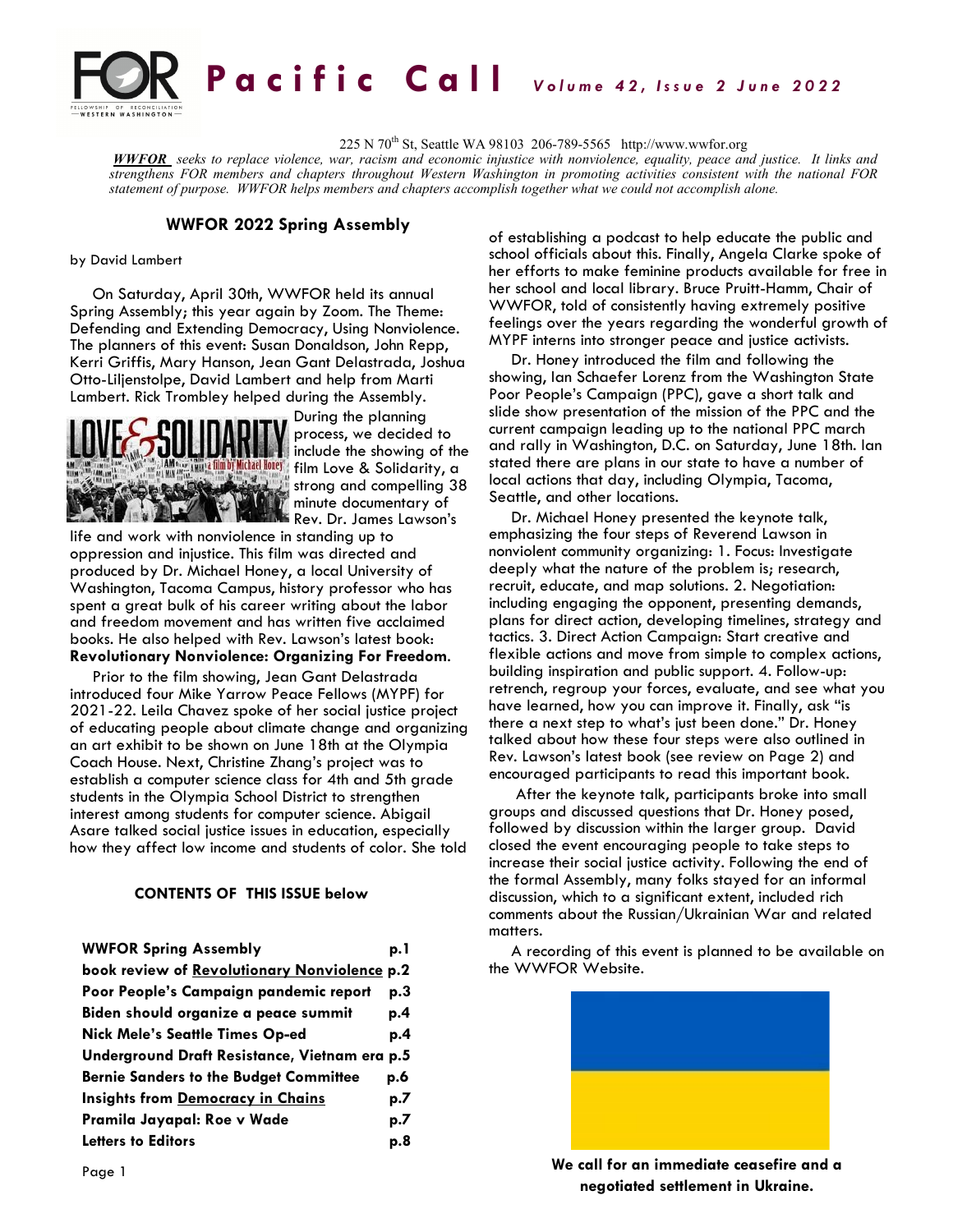



A review of James M. Lawson Jr., with Michael K. Honey and Kent Wong. Revolutionary Nonviolence: Organizing for Freedom (Oakland: University of California Press, 2022)

by John M Repp

This book is a transcript of recent talks by Reverend James M. Lawson, Jr. with a foreword by Angela Davis, an introduction by Michael Honey and a brief biography of Lawson by Kent Wong. Lawson is 93 and still working for justice, now in Los Angeles. Lawson was the workshop trainer in nonviolence in the campaign to desegregate downtown Nashville in 1960. The main tactic used there was the sit-in at lunch counters in the downtown stores. Lawson tells us that he spent months training people in nonviolence before the actions. Some students who took part included Diane Nash, Bernard Lafayette, and John Lewis. At the time, Lawson was working for Fellowship of Reconciliation as southern secretary. Over 150 students were arrested in the Nashville campaign and Lawson was expelled

from Vanderbilt University where he was enrolled as a divinity student.

Lawson had been invited to come and participate in the growing freedom movement that we call the "Civil Rights" movement by Martin Luther King, Jr. He met King in February 1957 at a meeting of the two at Oberlin College, set up by Harvey Cox who knew Lawson and MLK had similar interests.

Lawson had several experiences while very young that led him to nonviolence. When he was only four and then later when he was in the seventh grade, a student used a racial epithet in front of him and Lawson struck the offender each time. The second time, he told his mother and she reassured him that he was a good person but then said to him "There must be a better way." Lawson recounts that moment as one "where the world stood still".

Lawson was coming of age during the Korean war. He sent back his draft card. In 1950, during the fall of his senior year in college, the FBI arrested and sent him to a minimum-

security prison full of conscientious objectors and moonshiners. He formed a study group there with some of the white C.O.'s. That got him labeled as a troublemaker, and he was transferred to another prison. Lawson considered his time at both facilities as a time of learning. After his release, he traveled to India to learn more about nonviolence. Gandhi was dead by then, but Lawson got to know some of Gandhi's lieutenants, and he studied writings not available in the U.S. He realized that the plight of Blacks in America was but one example of the global oppression of nonwhite people. He confirmed that idea with a six-week tour in Africa, then experiencing anticolonial liberation movements.

As a FOR secretary, Lawson visited different places in the

VIIII FNI 'GANIZING AMES M. LAWSON JR. with MICHAEL K. HONEY AND KENT WONG FOREWORD BY ANGELA DAVIS

South. He and MLK agreed that the success of the Birmingham, Alabama bus boycott in 1958 must not be a one-of-a-kind event. Before he landed in Nashville where he had been accepted to Vanderbilt, Lawson talked to some of the Little Rock Nine who integrated Little Rock Central High School in Arkansas. He asked one student what her parents and the NAACP told her about how to behave. She said: "We were told not to fight back." She remembered that one boy was very abusive in his language toward her. Several boys were wrapping steel balls in paper and throwing them at the black students, a practice called "bombing." One day a "bomb" was thrown at her which missed and hit the wall. Taking to heart a suggestion that Lawson had made earlier, trembling, the girl picked up the "bomb" and walked over to the boy and put it back on his desk. His complexion turned bright red. [The next morning when they came back to school, the boy greeted](https://www.csmonitor.com/USA/Society/2022/0329/Preaching-the-quiet-no-of-nonviolence)  her with a smile and said "Good Morning, Carlotta."

Tennessee appeared to be less racist than the deep South, but segregation was just as much a way of life there and most Blacks

> lived below the poverty line. The goal of integrating downtown Nashville and the idea of a sit-in at lunch counters came from the women who were in Lawson's workshops. Lawson tells us that nonviolent direct action is difficult, demanding, and requires sacrifice. In many cases, the activists must be prepared to go to jail and even sacrifice their life. It has been the most powerful force in human history and the "best kept secret" in human history. (p.35)

Despite the interesting stories from the past, the thrust of this book is the future. He mentions that millions of people marched in the streets after George Floyd was murdered, in 2400 locations, and in 7300 demonstrations. (p.20), mostly marches. This was just in the United States. There was more around the world.

We are witnessing the beginnings of a  $21<sup>st</sup>$ century movement that will protect democracy politically and expand it into the economy and the culture. There are [198 methods for](https://christiansforsocialaction.org/resource/198-methods-of-non-violent-action-illustrated/)  [nonviolent action](https://christiansforsocialaction.org/resource/198-methods-of-non-violent-action-illustrated/). "The march may be the weakest tactic" in the whole arsenal of methods. (p.70) We must overcome the notion that the United States is "exceptional", a most dangerous idea. And we cannot move against the owners and oligarchs as individuals but must move against the system he calls

"plantation capitalism".

It may take a while to find the best strategy and tactics, because a "direct assault" will not bring about major social change (p. 95). "You have to do the truth part first." (p.97) is Lawson's way of saying the teaching and learning of nonviolence with a deep analysis of the problem, and then the offer to negotiate with authorities before an action is taken, must not be slighted. He also thinks the idea of reparations for past harms must be considered. "In every area of the law", he points out, if there has been harm, remedies are required. (p.97).

This man is truly a nonviolent revolutionary and his book is worthy of close study.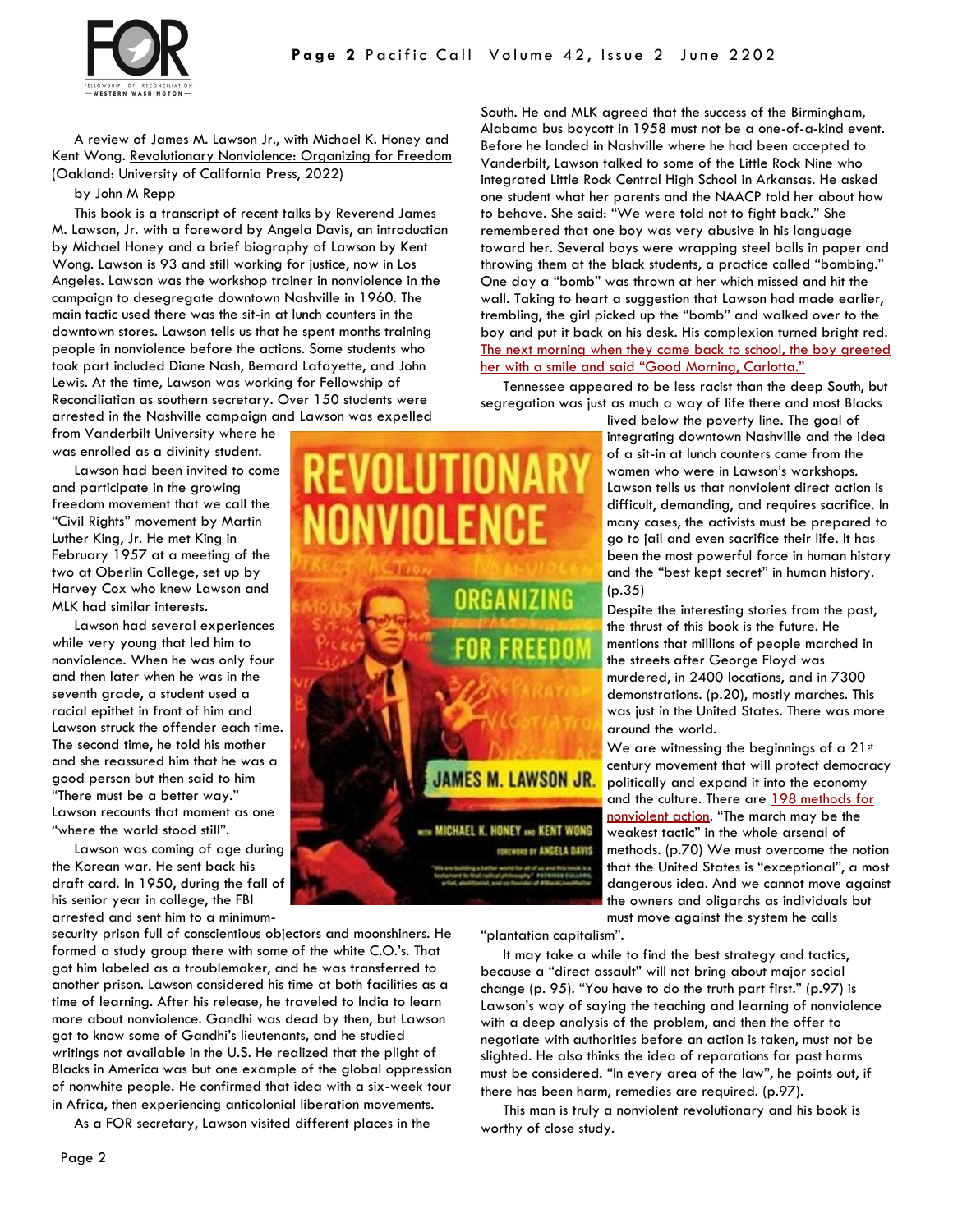

### *THE POOR PEOPLE'S PANDEMIC REPORT AND WHY WE MARCH*

by Dorothy Van Soest, Coordinating Committee Member, Washington Poor People's Campaign

**When society puts people's lives in jeopardy so they die, it commits social murder, which is more malicious than individual murder because it is rendered invisible. It is a violence that is not seen as such.**

It's only natural for us to want so badly for it to be over—this pandemic that has left so much death and destruction in its wake. Yet, if we learned one thing from the COVID-19 epidemic it is this: that *all* of our lives depend on things *not* going back to normal. The exploitative economic and social systems that created the conditions for many of the negative outcomes associated with the virus are still in place and must now be confronted and

dismantled. The approximately 140 million poor and low-income

people (over 40% of the population and more than half of our country's children) who were rendered invisible *before* the pandemic by the widespread unequal distribution of wealth, income and resources in our country must be made visible.

The [Poor People's Pandemic](https://www.poorpeoplescampaign.org/pandemic-report/)  [Report](https://www.poorpeoplescampaign.org/pandemic-report/) that was released on April 4<sup>th</sup> at the National Press Club in Washington DC does just that. It exposes the glaring omissions and inconsistencies in the collection and dissemination of data on poverty, income and occupation, as they relate to

COVID-19 outcomes. Since income and wealth information have not been systematically collected for people who have died or fallen ill from COVID-19 in the U.S, there is no systematic way to know the poverty status of those who died. That is why, with this report, a joint effort of the Poor People's Campaign: A National [Call for Moral Revival](https://www.poorpeoplescampaign.org/about/) in partnership with the UN Sustainable Development Solutions Network (SDSN), is an important step toward filling this gap and overcoming a long-standing aversion to understanding the full extent of poverty and economic insecurity in the U.S.

The [Poor People's Pandemic Report](https://www.poorpeoplescampaign.org/pandemic-report/) maps the intersections of poverty, race and COVID-19 by aggregating data from more than 3200 counties in order to connect information about COVID-19 deaths to other demographic characteristics, including income, race, health insurance status and more. Data is organized and an intersectional analysis used to uncover how poverty, age, gender, race, ethnicity, disability and class intersect with COVID-19 outcomes.

#### *We make better possible by making the pain visible*

A central *[finding](https://www.poorpeoplescampaign.org/wp-content/uploads/2022/04/PoorPeoplesPandemicReport-Executive-Summary-April2022.pdf)* of this study is that poverty was not tangential to the pandemic but deeply embedded in its geography. Counties with the highest death rates are both poorer than counties with lower death rates and have higher percentages of people of color. When the pandemic was broken down into six waves, it was revealed that after its first wave, COVID-19 became largely a "poor people's pandemic" as poor

communities grieved nearly two times the losses of richer communities during the second wave. After that, death rates spiraled even more in poor counties and vaccination rates did not explain the whole variation in death rates:

During the third wave (winter 2020-2021), death rates were *four-and-a-half times* **higher** in the counties with the lowest median income than in the counties with the highest median income.

During the fifth phase (Delta variant), death rates were *five times* **higher** in these low-income counties.

The sixth phase (Omicron) has had a death rate nearly *three times* **higher** in counties with lowest median incomes than highest median incomes.

The [Poor People's Pandemic Report](https://www.poorpeoplescampaign.org/pandemic-report/) with its [interactive](https://sdsn.maps.arcgis.com/apps/dashboards/5f63359b4889476380d12b1cb5299f3d)  [dashboard](https://sdsn.maps.arcgis.com/apps/dashboards/5f63359b4889476380d12b1cb5299f3d) offers an account of poverty, economic insecurity, race

and COVID-19 by county and state that helps us to both develop our understanding of these intersections and summon the political will to implement bold policy solutions to fully address them.

*A major mobilization is needed to confront and dismantle the*

*exploitative economic and social systems that created the conditions for many of the negative outcomes associated with the virus*

### *WHY WE MARCH*

*[Mass Poor People's & Low](https://www.poorpeoplescampaign.org/june18/)-Wage Workers' [Assembly & Moral March on Washington and](https://www.poorpeoplescampaign.org/june18/)  [to the Polls on June 18, 2022](https://www.poorpeoplescampaign.org/june18/)*

—We march because the system is killing all of us and the pandemic taught us that, if we don't lift from the bottom, our whole society is at risk

—We march to declare that any nation that ignores nearly half of its citizens is in a A POOR PEOPLE'S PANDEMIC REPORT moral, economic and political crisis

— We march to carry forward the lessons from the past two years and demand that we target the root causes of inequality such as poverty and discrimination, that the harm done must be repaired, and that no one is left behind.

— We march to declare that it is violent to deny people health care, a living wage and basic necessities

—We march to name poverty as the worst form of violence and show that it is killing people

—We march for 230,000 children in Washington state who live in poverty, more than the combined population of Bellingham, Yakima, and Wenatchee, and for at least twice that many who live in families with incomes too low to meet their basic needs.

—We march to expose the inequality of the three richest billionaires in the U.S who live in Washington getting \$1 billion richer every day and yet not being required to pay the taxes we need to fund healthy communities and meet peoples' basic needs.

—We march to demonstrate our people power because for far too long, cultural wedge issues and racial fears have been used to pit poor people against one another.

*WE MARCH BECAUSE WE WON'T … WE CANNOT … BE SILENT ANY MORE!*

## *[JOIN US!](https://www.poorpeoplescampaign.org/june18/)*

For more information and to register/sign up, go to: [www.washingtonppc.org](http://www.washingtonppc.org)

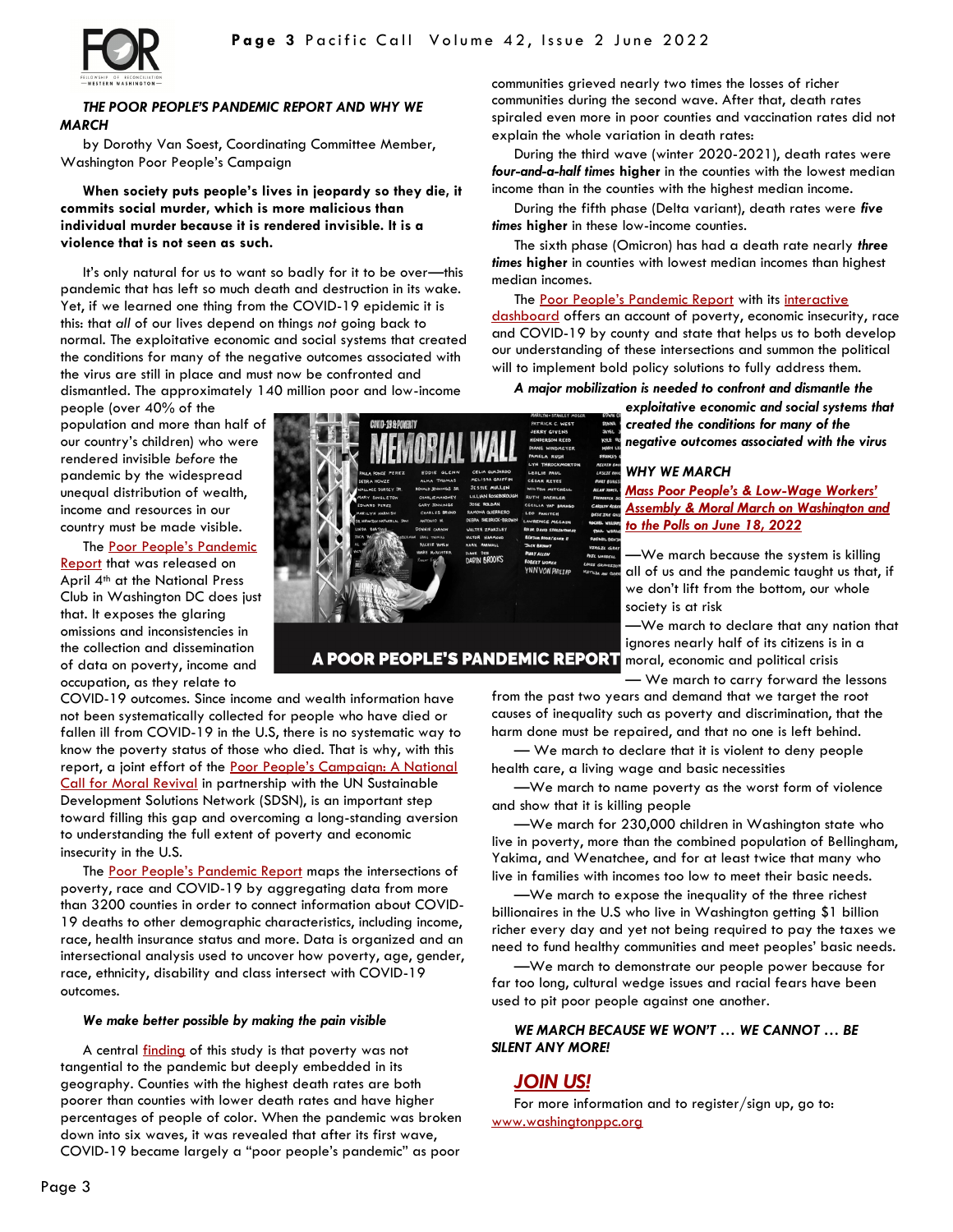

## **Biden Should Push for an International Peace Conference to End the War in Ukraine.**

An editorial by Pacific Call editor John M Repp based on a interview between Noam Chomsky and Jeremy Scahill [of The Intercept.](https://www.youtube.com/watch?v=8Jr0PCU4m7M)

There are basically two ways the war in Ukraine can end: 1) a negotiated settlement or 2) one of the two sides is destroyed or no longer able to maintain fighting. Even though reports in our mainstream media suggest that Russia is failing in its goals in the war, it is Russia that has the capacity to destroy Ukraine, so if one side is destroyed it will be Ukraine. The longer the war lasts, the more Ukraine will be physically destroyed. Usually, the shorter the war the easier it is to end with a cease-fire and peace negotiations.

The current policy of the United States under Biden is to supply massive amounts of weaponry to Ukraine and call Putin a war criminal. (Putin is a war criminal but so is George W. Bush and Dick Cheney.)

The armaments companies that make up the U.S. military-industrial complex will be making massive profits off this war.

The framework for a diplomatic settlement has three points: 1) Ukraine would become neutral in the way that Austria and Finland have been neutral during the Cold War. Those countries are not members of NATO even though they border what was once the Soviet Union. Finland now wants to join NATO. 2) A settlement could be put off on the matter of the status of the Crimean Peninsula until later, and 3) A settlement could give the Donbas region (the eastern and most Russian-speaking part of Ukraine) autonomy, possibly under a federal arrangement, again to be decided later by a neutrally managed referendum. Ukrainian President Zelensky has agreed to these three points and Putin talked about wanting Ukrainian neutrality.

**The U.S. and NATO has not withdrawn the invitation to Ukraine to join NATO. There are an unknown number of U.S. advisors helping Ukrainians use the weapons we have sent them.** It appears the U.S. wants to punish Putin and weaken Russia more than they want to end the war.

Russia and Ukraine have broken off peace talks for now. But what if the United States and NATO withdrew its invitation for Ukraine to join NATO and worked instead to set up an international peace summit that included the U.S. and China? We don't know if this would work. When the United States says, "all options are on the table", do they include a push for an international summit?

The U.S. intends to fight this proxy war "to the last Ukrainian!" as former U.S. Ambassador Chas Freeman has said. The wellbeing of the people of Ukraine is being sacrificed to the global political struggle between the U.S. and Russia.

**—————————————————————-**

### **With Washington (state's) nuclear targets, Putin's war feels closer to**

**home** Reprinted from the The Seattle Times, March 6, 2022 by [Nicholas Mele](https://www.seattletimes.com/author/nicholas-mele/) , who *is a retired U.S. diplomat, currently coordinates the Pax Christi USA Working Group on Nuclear Disarmament and serves on the Pax Christi International Working Group on Nuclear Abolition. He lives in Bellingham.*

Events in Ukraine are far from Puget Sound and, despite real-time reporting and video from the conflict, often seem like just another level of anxiety.

Russian President Vladimir Putin has brought the war much closer to home with his decision to put his nuclear forces on high alert. In fact, one reason for the cautious U.S. and European response to Russia's invasion of Ukraine is concern about triggering any use of nuclear weapons. Residents of Western Washington should be similarly concerned.

One of the world's largest stockpiles of deployable nuclear warheads sits in the U.S. Navy's submarine base, **Naval Base Kitsap**. Is it conceivable that no Russian missiles are targeted on that arsenal? Last year, some members of Congress, including several of the Washington State House delegation, tried but failed to cut funding for new nuclear weapons programs. One target of their cuts was the intercontinental ballistic missile program — hundreds of missiles in silos in three Western states and two Midwestern states that have existed for decades.

The continued possession of nuclear weapons is predicated upon the long prevailing strategy of nuclear deterrence, also known as Mutually Assured Destruction (MAD). Putin's nuclear threats and bullying behavior are an eerie echo of President Richard Nixon's "madman" strategy, which was to convince potential enemies that he was so unpredictable they could never rule out the possibility of a U.S. first strike with nuclear weapons.

If today's news from Eastern Europe does not change our thinking about nuclear weapons, consider the reality of our decades-old and threadbare imaginations when we speak of nuclear deterrence and the history of near accidents involving nuclear weapons. Many former diplomatic and military officials have been working for nuclear abolition for some time; they include President Jimmy Carter, Henry Kissinger and many others from the U.S. and other countries. Religious leaders including the Dalai Lama, the late Desmond Tutu and Pope Francis have also condemned the continued existence of nuclear weapons.

Powerful interests stand in the way of nuclear abolition, interests that President Dwight Eisenhower called the militaryindustrial complex. For decades, every single congressional district in the United States is home to at least one business which provides jobs by making weapons. Most Americans assume we have dismantled our nuclear arsenal but the truth is, the warheads at Naval Base Kitsap are sufficient to pose an existential threat to human life, and thousands more are deployed or stored around the country and in other countries.

If the only target in our area was the Kitsap base, that should be enough to stir us to action in favor of abolishing nuclear weapons. Unfortunately, other targets abound, from Joint Base Lewis-McChord to the industrial, intellectual and financial resources of Western Washington.

What can average citizens do? We can:  $\frac{1}{\sqrt{2}}$  Cont. page 5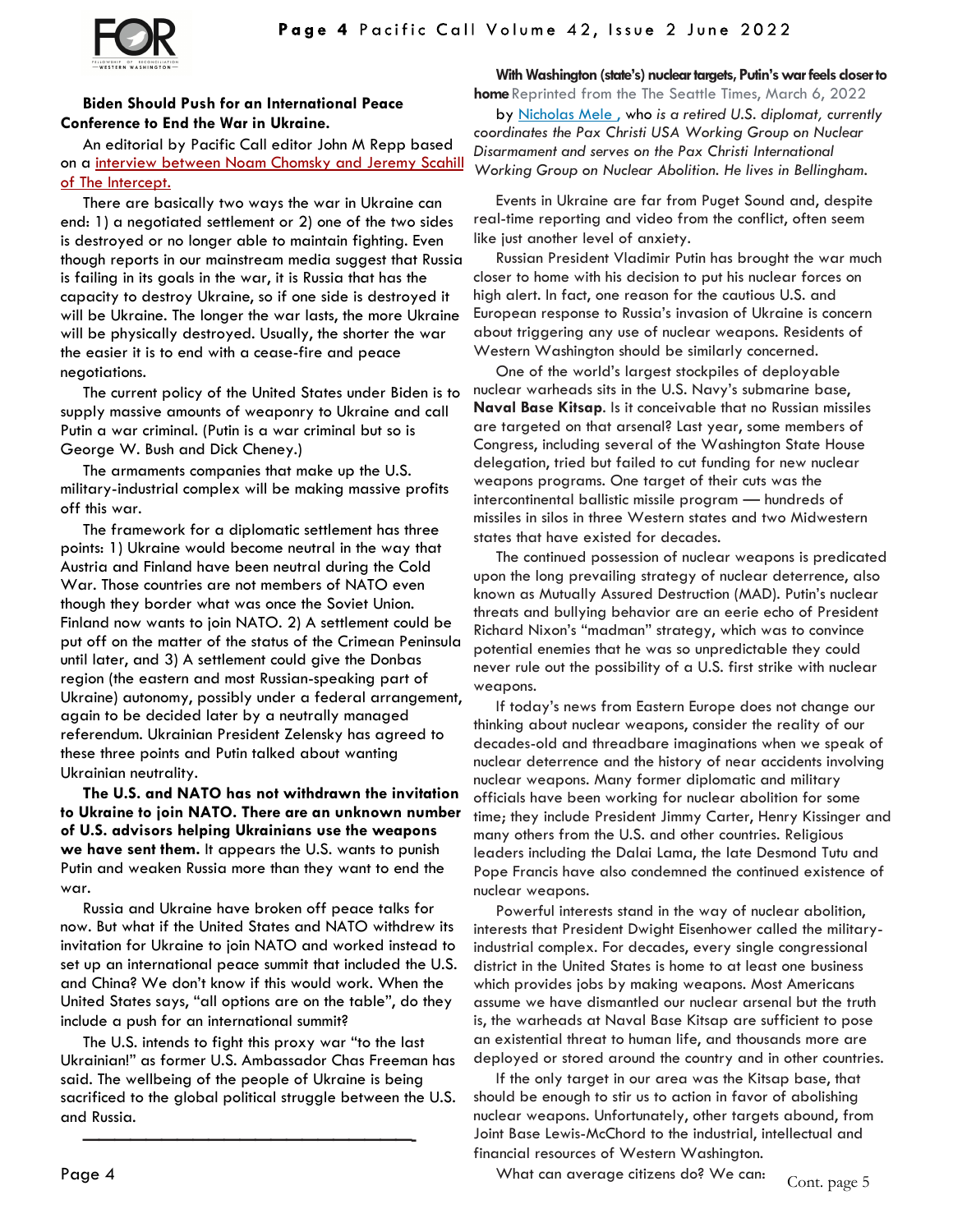

Cont. from page 4

∙ Demand accountability from the overwhelming majority of elected officials who accept contributions and open their doors to the weapons' manufacturers.

∙ Boycott banks and investment funds that finance nuclear weapons research, development and production ([dontbankonthebomb.org](https://nam04.safelinks.protection.outlook.com/?url=http%3A%2F%2Fdontbankonthebomb.org%2F&data=04%7C01%7Coped%40seattletimes.com%7C85ce60753b304e9f61f608d9fbb36c15%7Cfc2b8476b7f0473d82fbe0a89fd99855%7C0%7C0%7C637817570313241696%7CUnknown%7CTWFpbGZsb3d8eyJWIjo) has lists of financial institutions that invest in nuclear weapons).

∙ Campaign for those corporations that are heavily involved in nuclear weapons work to disinvest. ([dontbankonthebomb.org](https://nam04.safelinks.protection.outlook.com/?url=http%3A%2F%2Fdontbankonthebomb.org%2F&data=04%7C01%7Coped%40seattletimes.com%7C85ce60753b304e9f61f608d9fbb36c15%7Cfc2b8476b7f0473d82fbe0a89fd99855%7C0%7C0%7C637817570313241696%7CUnknown%7CTWFpbGZsb3d8eyJWIjo) also has a list of companies that manufacture nuclear weapons and components).

∙ Inform ourselves and our neighbors about the way our refusal to step away from nuclear weapons is putting people around Puget Sound at risk of nuclear destruction. Several local institutions, notably the [Ground Zero Center for](https://www.gzcenter.org/contact-us/)  [Nonviolent Action,](https://www.gzcenter.org/contact-us/) which is located next to Naval Base Kitsap, offers education and opportunities to take action to abolish nuclear weapons.

## **The Underground Draft Resistance in Bellingham during the Vietnam War**.

**—————————————————————-**

A summary of an article in *The Journal of the [Whatcom](https://www.whatcomhistory.net/)  [County Historical Society](https://www.whatcomhistory.net/)* by Dan Hammill pp 38-54 entitled "Peace Underground: Quietly Helping War Resisters Reach Safety in Canada." (not yet posted on the Historical Society website at this date 4/1/2022)

### by John M Repp

This article tells us about a story from Bellingham during the Vietnam War, from 1966 to 1973. There were similar efforts in many other locations around the U.S, but the proximity of Bellingham to Canada was an impetus to the efforts described here. The article contains short biographies of some of the key figures, many of whom are now dead.

Nearly 50, 000 draft age men emigrated to Canada during the Vietnam war. Many had help from informal networks. Standing out is the fact that the people who played a role in the network did not talk about it to each other, nor was it reported to the public. Even an "underground" newspaper like *Northwest Passage,* circulating in Bellingham, did not report any details of the effort. There was good reason for the silence. Helping young men emigrate to Canada to avoid the draft was a Federal Crime.

There were safe houses up near the border where some draft resisters escaped through the woods at night. One common method was for a "family" with an older couple and their "younger" boy with a few other even younger children

would pose as a family driving up to Vancouver for a day trip. They all were careful to appear like a conservative family from the 1950's. Another way was to play frisbee in Peace Arch State Park and the draft resister would gradually move into the Canadian side of the park and then be picked up by someone on the other side. The border in that park was "very porous" at that time. After 9- 11, that changed.

The military and the FBI had no idea what was going on. There is a memo from May 2, 1970, that has been declassified, that was sent from military intelligence to the FBI about military deserters. I will quote from the Historical Society article: "a group called THE MOVEMENT was hellbent on destroying capitalism and replacing it with a socialist republic. It was doing so by aiding deserters 'prior to and after entering Canada to become a paramilitary part of its organization.'" The paranoia we see now in some of the right-wing groups was present in some sectors of military intelligence and the FBI during Vietnam. The young draft-resisters were fleeing a war that they opposed. They were not trying to build socialism by paramilitary action. The memo shows how out of touch the "intelligence services" were to the draft resistance going on right under their noses.

The key to the success of the underground draft resistance was the discipline manifested by the silence the participants were able to maintain. The article contrasts that silence with the gabbiness so evident in the social media platforms we have today. But if the stakes were as high as they were during the Vietnam war era, I would expect people could again be disciplined and discreet.



**Peace Arch Park on the border of Canada and the United States where draft resisters would play frisbee and slowly move across the border to avoid being drafted to fight in Vietnam. There would be a car waiting for them on the other side.**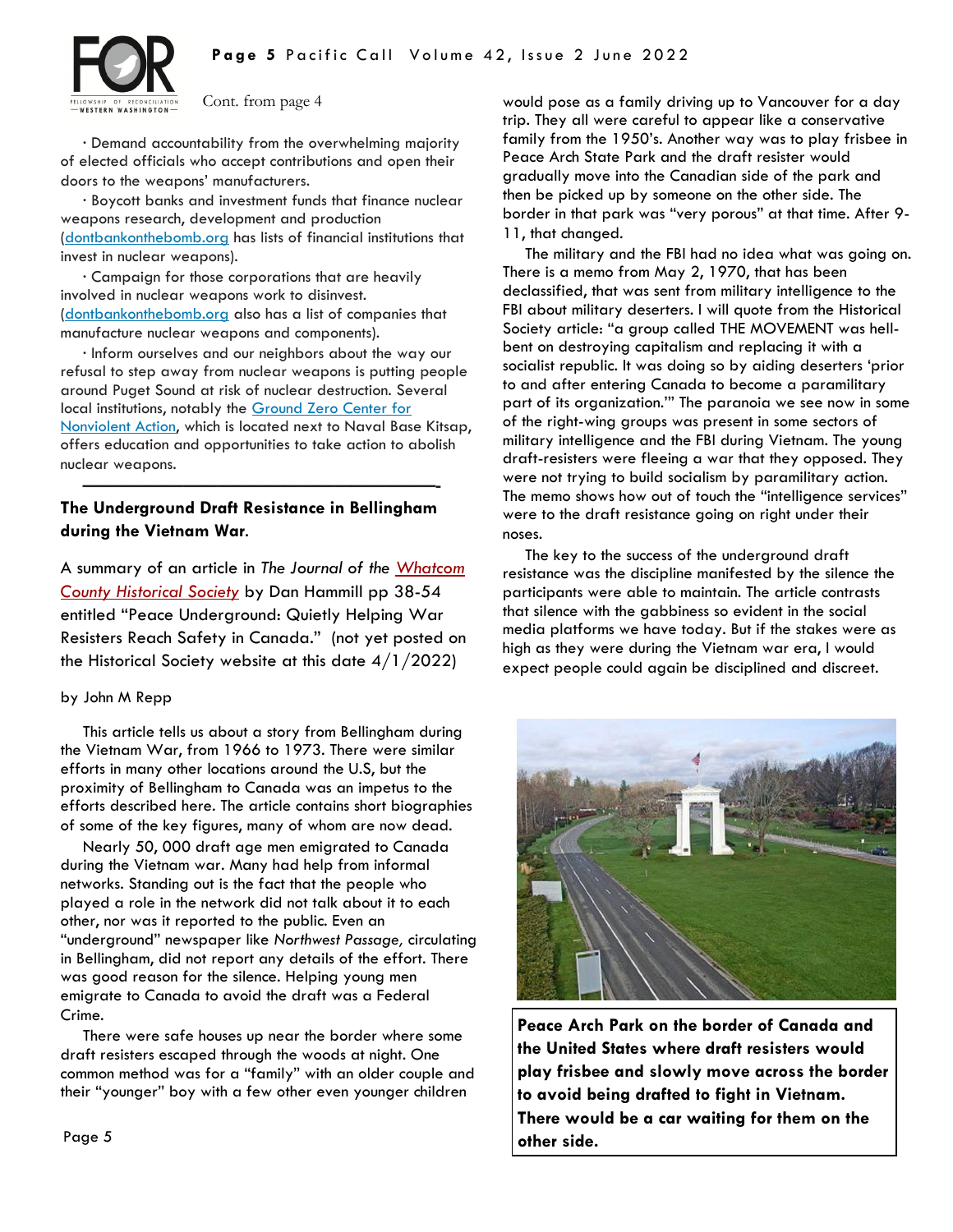

# **Bernie Sanders Opening Statement to the** [Senate Budget Committee](https://vermontbiz.com/news/2022/april/05/sanders-opening-statement-budget-committee-hearing-corporate-greed)**: April 5, 2022**

Have you heard the words below on the mainstream media? If not, why not? Bernie Sanders, still the most popular politician in the United States, is calling the United States "an oligarchy". While millions of workers are getting paid starvation wages, over the last 45 years there has been a huge transfer of wealth, to the tune of \$50 trillion dollars, from the bottom 90% of Americans workers to the top 1%. The 1% use a little bit of their wealth to control the government through their donations to politicians which is essentially bribery and corruption. The 1% also have a control over much of the news media: newspapers, TV, radio, and web traffic. One tragic result of this is that we still have not guaranteed health care for all resulting in the death of 60,000 Americans who cannot afford to go to a doctor when they need to. Nor do we have free higher education as far as you can go and free apprenticeships, which all other rich democracies have.

**Sanders**: "Today in America, while the very rich are getting richer, over half of our people are living paycheck

to paycheck. Millions of workers are trying to get by on \$8, \$9, or 10 bucks an hour, which, in my view, is a starvation wage.

"Today in America, income and wealth inequality is at its highest level in over 100 years. The two richest men in America now own more wealth than the bottom 42 percent – over 130 million Americans.

"During this terrible pandemic, when thousands of essential workers died doing their jobs, over 700 billionaires in America became nearly \$2 trillion richer.

"While we hear a lot of talk about the need to take on the

oligarchs in Russia – something I strongly support – anyone who thinks we don't have an oligarchy right here in our country is sorely mistaken.

"Today in America, multi-billionaires like Elon Musk, Jeff Bezos and Richard Branson are off taking joy rides on rocket ships to outer space, [and] buying \$500 million super-yachts.

"In his budget, the President has proposed a 20% minimum tax on those who are worth at least \$100 million. That is a step forward. I would go further.

"In 2020, I introduced a 60% tax on the obscene wealth gains billionaires made during the pandemic – legislation I will soon be re-introducing, and which is enormously popular.

"Now, I understand that some of my colleagues believe this is a terrible idea because it would redistribute wealth. But the reality is that over the last 45 years there has been a massive redistribution of wealth in America. The problem is that it has gone in the wrong direction.

"According to the RAND Institute, since 1975, \$50 trillion in wealth has been redistributed from the bottom 90% to the top 1% - primarily because corporate profits and CEO compensation has grown much faster than the wages of average workers.

"But it's not just income and wealth inequality. It is economic and political power. As we discussed at a hearing in this committee last month, three Wall Street firms control assets of over \$21 trillion which is basically the GDP of the United States, the largest economy on Earth. Three Wall Street firms.

"In terms of health care, over 72 million Americans today are either uninsured or under-insured while more than 60,000 Americans die each and every year because they cannot afford to go to a doctor when they need to.

"We remain the only major country on Earth not to guarantee health care to all people, and yet we pay the highest prices in the world for health care."

**————————————————————**



**[The chart above shows the money](https://ellenbrown.com/)  [supply in the United States compared to](https://ellenbrown.com/)  [debt.](https://ellenbrown.com/) We need a modern version of the ancient tradition of a Jubilee year, where all debts were forgiven and indebted people could get out of prison and go back to their fields and thrive...**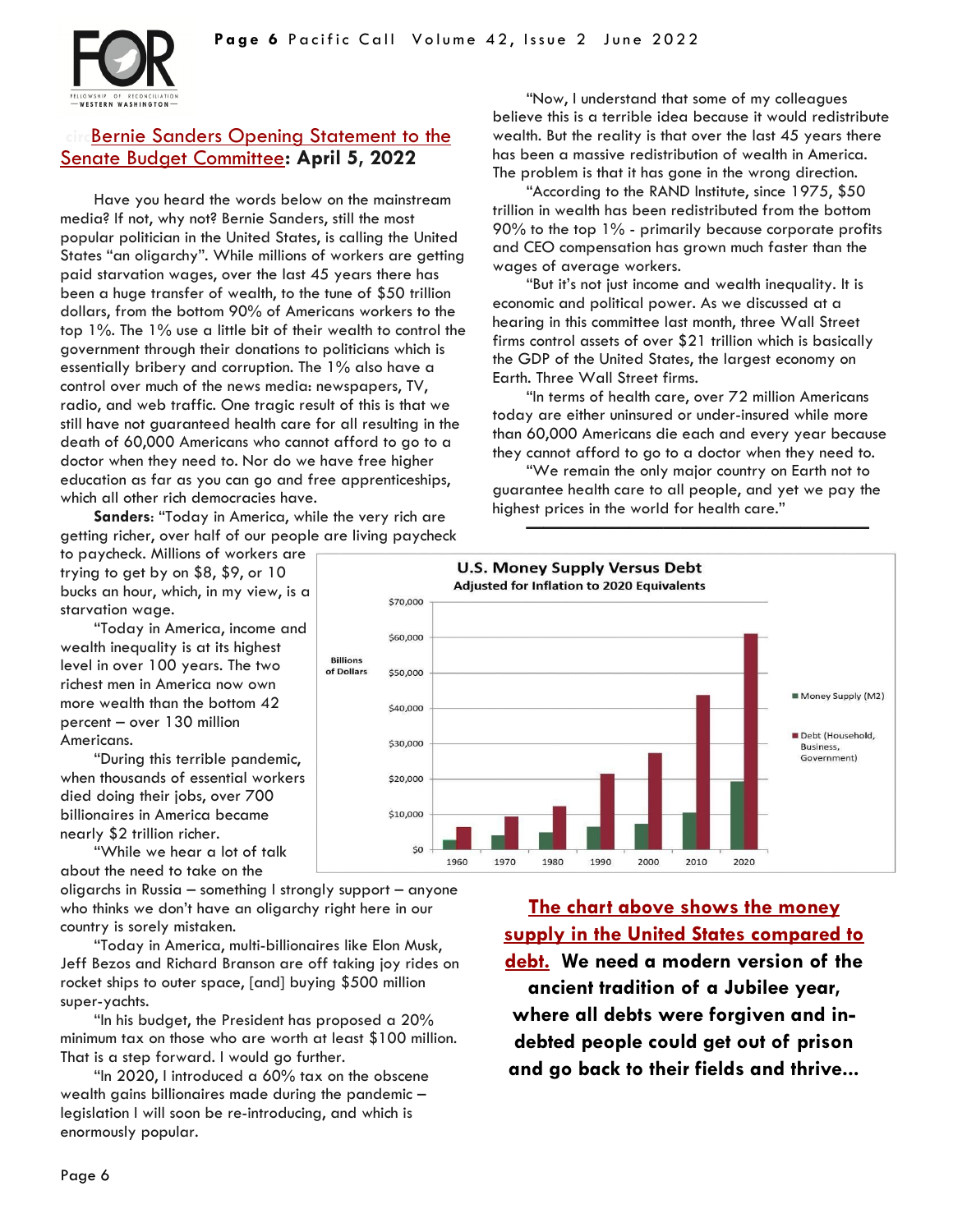

A review of Democracy in Chains: The Deep History of the Radical Right's Stealth Plan for America (New York: Viking, 2017)

### **Is the U.S. a democracy?**

#### *by John M Repp*

There has been a lot of talk lately about democracy in the United States. We like to think we are a democratic nation and contrast our system with the other two great powers in the world, Russia and China.

Nancy MacLean published Democracy in Chains in 2017. The main story focuses on a Nobel prize-winning economist who developed the "ideas" that the vast Koch network of organizations like ALEC (American Legislative Exchange Council), (the whole stealth network is larger than the Republican party) uses to undercut the will of most of the American people, opposing popular programs Social Security, Medicare, and public schools. The basic assumption of their brand of economics is that markets should decide everything even if markets are dominated by giant for-profit organizations. It is OK with these libertarians if property owners are organized and work together in corporations but working people should not be able to cooperate in unions for example. They see democracy as the tyranny of the majority.

On page 226, MacLean quotes the work of two political scientists, Stepan and Linz, explaining that there are phrases written into the Constitution that keeps the United States from being a true democracy. The people's collective will cannot be achieved through the legislative process in our nation, and that is unusual among advanced industrial countries. The "veto players" that block the people's will are **four** in number: 1) "absolute veto for the Senate, 2) for the House, and 3) for the President" and 4) the fact that the Constitution itself cannot be altered without the agreement of twothirds of the states. In effect, it is not "majority rules", but "two-thirds rules".

These Constitutional blocks to democracy are strengthened by the winner-takes-all Electoral College that locks in the two-party system, the Tenth Amendment that gives the states great power, and the Senate representation that clearly violates one person, one vote.

As a confirmation of Stepan and Linz thesis, we must remember that the 73rd and 74th Congresses that brought us the New Deal was more than 70 percent Democratic. Yes, there was a split between the Democrats in the north and the Democrats (or Dixiecrats) from the south based on racism, so many of the benefits of the New Deal were denied to black people. For example, Social Security was at first denied to maids and farm workers, which were the jobs most blacks in the Jim Crow south performed.

If this analysis of our Constitutional system is correct, then we are going to have to get two-thirds of both houses of Congress and a progressive President to move our country forward.



There was a unprecedented leak from the Supreme Court on May 2, 2022 of a draft version of an opinion that would overturn Roe v Wade.

## **Statement from Pramila Jayapal about the SCOTUS leak.**

The following is a direct quote from an email from U.S. House progressi*ve* caucus chair, Pramila Jayapal, in response to the leaked Supreme Court document about abortion:

"*Roe v. Wade* was a 7-2 decision. It's been a hard precedent for five decades.

So when the news broke on Monday night (May 2nd) that the Supreme Court was readying a 5-4 decision to ignore this precedent and end abortion rights as we know them in this country, it became clear to me: **SCOTUS justices lied under oath when they were testifying to Congress on this question.**

But don't just take it from me. Here's what Justice Neil Gorsuch had to say about *Roe v. Wade* during his 2017 confirmation hearing:

*"It is a precedent of the U.S. Supreme Court. It was reaffirmed in Casey in 1992 and in several other cases. So a good judge will consider it as precedent of the U.S. Supreme Court worthy as treatment of precedent like any other."*

And here's what Justice Brett Kavanaugh had to say about *Roe v. Wade* during his 2018 confirmation hearing:

*"It is settled as a precedent of the Supreme Court, entitled the respect under principles of stare decisis. The Supreme Court has recognized the right to abortion since the 1973 Roe v. Wade case. It has reaffirmed it many times."*

Finally, here's what Justice Samuel Alito — who drafted the presumed majority opinion on *Roe v. Wade* that leaked Monday — had to say during his 2006 confirmation hearing:

*"Roe v. Wade is an important precedent of the Supreme Court. It was decided in 1973, so it has been on the books for a long time. It is a precedent that has now been on the books for several decades."*

If the Supreme Court strikes down *Roe v. Wade*, who's to say they won't come after other fundamental rights, like gay marriage or interracial marriage next? **This draft decision completely undermines and delegitimizes the Supreme Court as a body that can make decisions that are not just purely political."**

**——————————————————-**